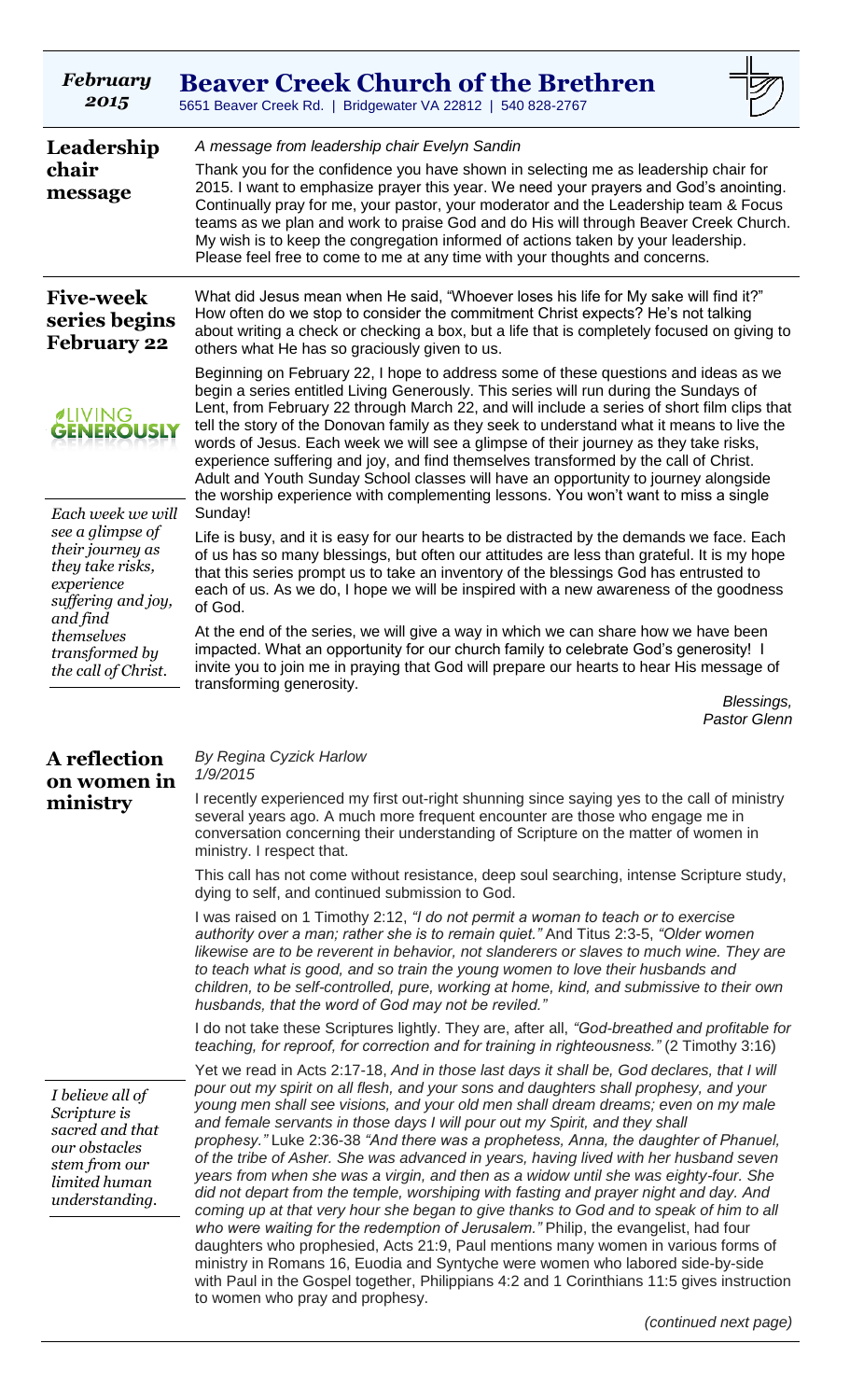**A reflection on women in ministry** Miriam, Noadiah, Deborah, Huldah, and Isaiah's wife were female prophets in the Old Testament.

**(continued)**

These Scriptures are also a part of the sacred text, *"God-breathed and profitable for teaching, for reproof, for correction and for training in righteousness."* (2 Timothy 3:16) According to Merriam-Webster's dictionary, a prophet is *"a member of some religions (such as Christianity, Judaism, and Islam) who delivers messages that are believed to have come from God."*

I don't believe Scripture contradicts itself. *We see through a glass darkly and know only in part,* 1 Corinthians 13:12. I believe all of Scripture is sacred and that our obstacles stem from our limited human understanding.

What I do know, is that out of fear of human response, I almost said no to the clear and urgent call God has placed on my life. What I have experienced by stepping out in obedience is the freedom and joy of serving the Lord in full submission to God, my husband, and the leadership of our denomination and local district. There are no words to describe the delight of walking with those who are surrendering their lives to Christ and entering into relationship with him, and being a part of that influence and journey. No words can articulate the humble calling of sitting with those in illness and death and the incredible ways God uses us, his imperfect, flawed people, to extend his grace and comfort in those times. In spite of the many times I've missed it or completely blown it, I do not have words to express the joy of serving others in the Lord, encouraging them in despair, urging repentance and intentional living, pointing them to Jesus and to a Kingdom not of this world. All of these specific opportunities to minister have been a direct result of fulfilling the role of pastor.

Yes, this has cost me relationships. Yes, I have been judged, shunned, criticized, condemned, called out by those who understand Scripture differently, but mostly I have been affirmed by God again and again that I am walking in his will for my life, and by many others who see God working directly in and through me. I have counted the cost and the peace of walking in the will of God far exceeds the approval of man.

I do not know what the next steps will be for me, but I pray I will have the courage to say "yes" to God, wherever it is he leads.

| 2015 FEBRUARY |         |    |    |                 |        |                 | <b>Scheduled church events in February:</b>                                                                                                                                                           |
|---------------|---------|----|----|-----------------|--------|-----------------|-------------------------------------------------------------------------------------------------------------------------------------------------------------------------------------------------------|
| SUNDAY        | MOND AY |    |    | <b>THURSDAY</b> | FRIDAY | <b>SATURDAY</b> |                                                                                                                                                                                                       |
|               |         |    |    | 5               |        |                 | February 1, Congregational Business Meeting<br>(immediately after worship dismisses)<br>February 3, 7 p.m., Women's Fellowship Sunset Group<br>February 4, 9:30 a.m. Women's Fellowship Sunrise Group |
|               |         | 10 | 11 | 12              | 13     | 14              |                                                                                                                                                                                                       |
| 15            | 16      | 17 | 18 | 19              | 20     | 21              | February 8, after worship, Koinonia luncheon<br>(freewill offering)<br>February 19, 7 p.m., Leadership team                                                                                           |
| 22            | 23      | 24 | 25 | 26              | 27     | 28              | February 15, monthly newsletter deadline<br>February 22, beginning of "Living Generously"                                                                                                             |

# **Beaver Creek Church of the Brethren February Calendar**

**Birthdays in February:**

- **1 Angie Rhodes, Maggie Newman, Jessie Hess**
- **4 Ruth Smith**
- **5 Faye Wampler, Deanne Dastoli, Pat Shiflet, Tommy Simmons, Cheyanna Healy**
- **6 Alex Hareford (Wheelbarger)**
- **9 Ian Suter**
- **10 David Simmons**
- **13 Madelynn Jordan**
- **14 Trent Cornwell (Southerly)**
- **15 Bob Hess, Chandler Jordan**

### **Beaver Creek Church of the Brethren Leadership Team Minutes November 20, 2014**

**Present**: Jeanette Hess, Candy Hulvey, Donna Miller, Evy Kaye Sandin, Denise Shiflet, Bill Wood, Charles Wright. Ex-Officio: Glenn Bollinger – Pastor, Darlene LaPrade – Church Clerk. Absent: Marlin Simmons. Donna Miller called the meeting to order at 7:10 pm. Candy Hulvey opened with devotions. The minutes from the October and the Special Called Leadership Team meetings were approved. The Treasurer's Report was distributed and

### **16 Kate Corder**

- **17 Janet Showalter**
- **18 Jim Grove, Deborah Hoover**
- **20 Jane Wood, Douglas Wood**
- **22 Elizabeth Evans**
- **23 Ty Cyzick, Phyllis Simmons**
- **24 Roger Simmons**
- **27 Denise Shiflet**
- **28 Tina Healy**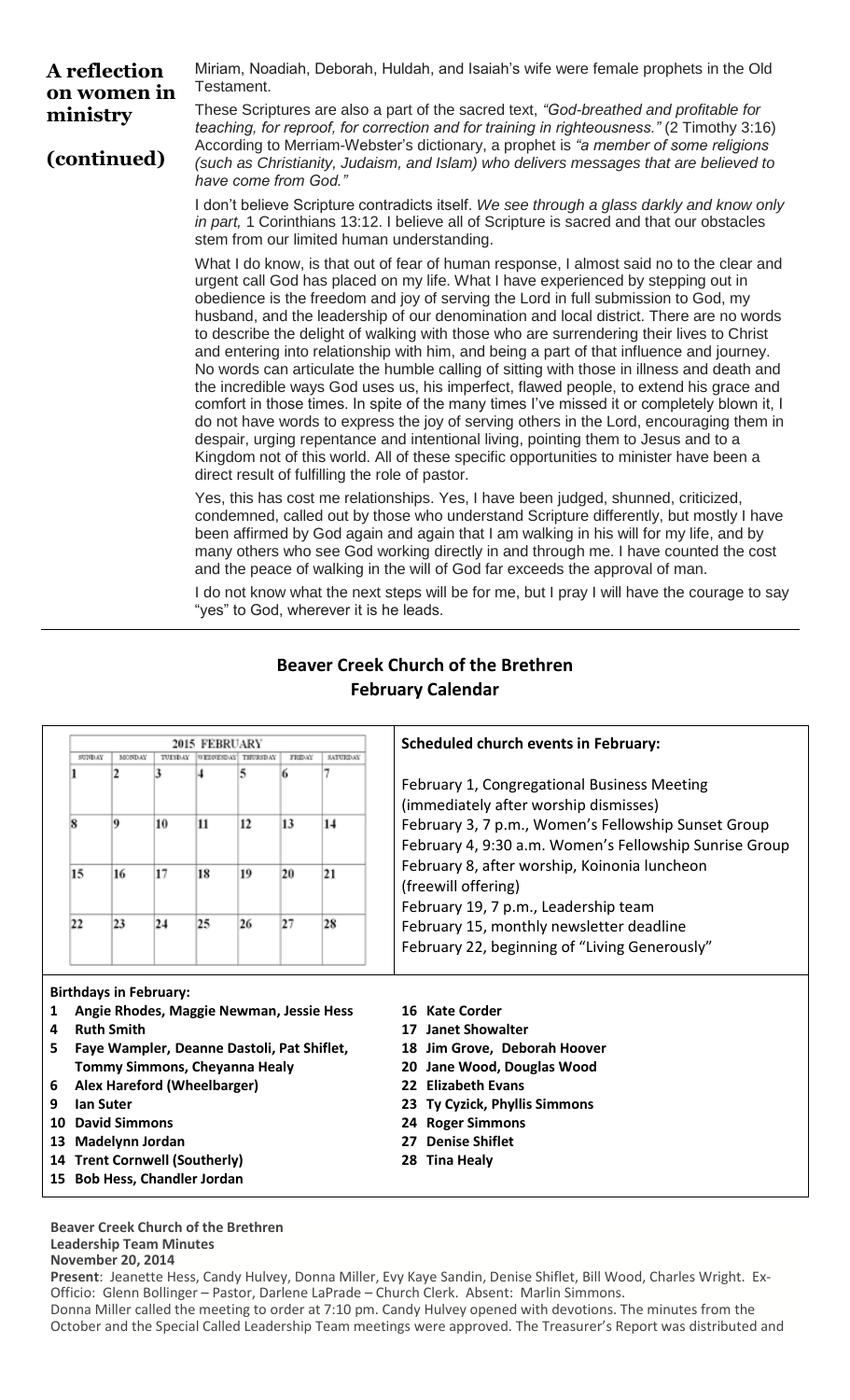approved. The Master Calendar was updated.

**Focus Team Reports**:

**Deacons**: Bill Wood reported that Bread and Cup Communion will be held on January 4. The Deacons continue with visitations.

**Worship**: Candy Hulvey reported that the Children's Christmas Program will be held during worship on December 21. Christmas caroling will be on December 22 @ 5:30 pm. The Junior Highs will be in charge of the Christmas Eve Service. **Finance**: Charles Wright reported that the team will meet on Monday night with Darlene LaPrade to discuss the new teller system.

**Fellowship**: Denise Shiflet reported that a French Toast breakfast will be held on the 5th Sunday in November. **Christian Education**: Jeanette Hess reported that the team needs to find a replacement for Elizabeth Evans. This will be

a 2yr term.

**Ministry**: No report.

**Congregational Care**: No report.

**Facilities**: Donna Miller read a report sent from Roger Simmons. The new furnace has been installed. Roger is having difficulty getting the temperature to 70 degrees in the sanctuary. The front row pew has been taken to the upholsterer for repair. 18 of the 22 pews have tears in the upholstery.

**Outreach**: No report.

**Pastor's Report**: Glenn reported that Advent booklets will be available at Hanging of the Greens. Glenn will be meeting with his health insurance agent tomorrow. Due to the changes in the tax laws, Glenn will have to pay taxes on his share and the amount the church pays. He is looking into other options for getting health care insurance. Glenn discussed a series of materials called "Living Generously". This is a 5 week focus study with 7 min. video clips that would be done during worship. Additional materials are available for use in Sunday School classes. The cost is \$300.00 with some opportunities available to offset the cost. Glenn would like to start this study on February 22 ending March 22 (Lent). **Old Business**: Donna discussed the need to let Steele and Alice Dunn know that their request for insurance funds is not in our 2015 budget. They will be informed that support will be given to them through First Sunday Offerings. The church also needs to know when the money is needed.

**New Business**: Donna reported that Elizabeth Evans, Kenny Wheelbarger, and Bob Hess have all resigned their positions on Focus Teams. A replacement is also needed for Bill Wood due to his election as Chair-Elect in 2015. Donna distributed an assessment tool for Focus Team members and asked for feedback. The assessment will be tweaked and sent out to current team members and past team members.

**Other Business**: The next Leadership Team meeting will be held on December 18 @ 7:00pm. Current Focus Team members and new Focus Team members will be asked to attend to organize their teams for 2015. Letters will be sent to current and new members.

The meeting was adjourned at 8:25 p.m.

### **Beaver Creek Church of the Brethren**

**Leadership Team Minutes**

**December 18, 2014**

Present: Jeanette Hess, Candy Hulvey, Donna Miller, Evy Kaye Sandin, Denise Shiflet, Marlin Simmons, Bill Wood, Charles Wright, Daniel Over, Denny Miller. Ex-Officio: Glenn Bollinger – Pastor, Darlene LaPrade – Church Clerk.

Donna Miller called the meeting to order at 7:00 pm. Denise Shiflet opened with devotions. The minutes from the previous meeting were approved. The Treasurer's Report was distributed and approved. The adjusted 2015 Budget was presented with changes to the Pastor's insurance noted. The Master Calendar was updated.

### **Focus Team Reports:**

**Worship**: Candy Hulvey reported that those that wish to go caroling will meet at Bob-A-Rea's Monday night at 5:00. The group will carol at Bridgewater Home, return to Bob-A-Rea's for soup and sandwiches, and then carol in the community. Bread and Cup Communion will be held on January 4 during worship. A 5-week study called "Living Generously" will begin on February 22. Adrienne Whiteside is starting a new job and will be working on Wednesday nights. The choir will need to make a decision about changing the choir practice day.

**Deacons**: Bill Wood reported that the Deacons continue visitations. Bread and Cup Communion will be held on January 4.

**Ministry**: Bill Wood reported that Pidge Rhodes will finish out his term on the team.

**Christian Education**: Jeanette Hess reported that Misti Wheelbarger will finish out Elizabeth Evans' term on the team. Facilities: Denny Miller reported that the ice machine has been installed. There was an increase in cost of \$615.05. Denny Miller made a motion that the church pays an extra \$615.05 for the ice maker due to the unforeseen increase in cost. The motion was seconded by Jeanette Hess and was approved. The front pew is still being repaired. An estimate will be given for repairs of other pews.

**Fellowship**: Denise Shiflet reported that Sunday morning fellowship time continues to be well attended. **Finance**: Donna Miller reported for Charles Wright that the team met with Darlene LaPrade to discuss the new teller system, which will start in January 2015.

### **Outreach**: No report.

**Pastor's Report**: Glenn reported that he will be starting a 5 week study, "Living Generously", on February 22. This study will be held during the Lenten season. Materials have been ordered at a cost of \$292.00. Materials will not be sent until payment is received. This is a non-budgeted expense and no funds remain in the Worship Team budget. After discussion, it was decided to wait until January 1 to send the payment. Glenn is exploring the possibility of Beaver Creek participating in the Ministry Summer Service Program. A college student who is interested in ministry would be hired for the summer to focus primarily on the youth. Glenn noted that changes have been made to his health insurance. He will no longer have a HSA account which the church has putting \$5000.00 into in the past.

**Old Business**: A letter was received from Steele and Alice Dunn (see attached letter). A survey was sent out to focus team members to get feedback on the current organizational system. 21 responses were received. **New Business**: None.

**Other Business**: None.

Donna thanked everyone for their support and service. The meeting was adjourned at 7:40 p.m.